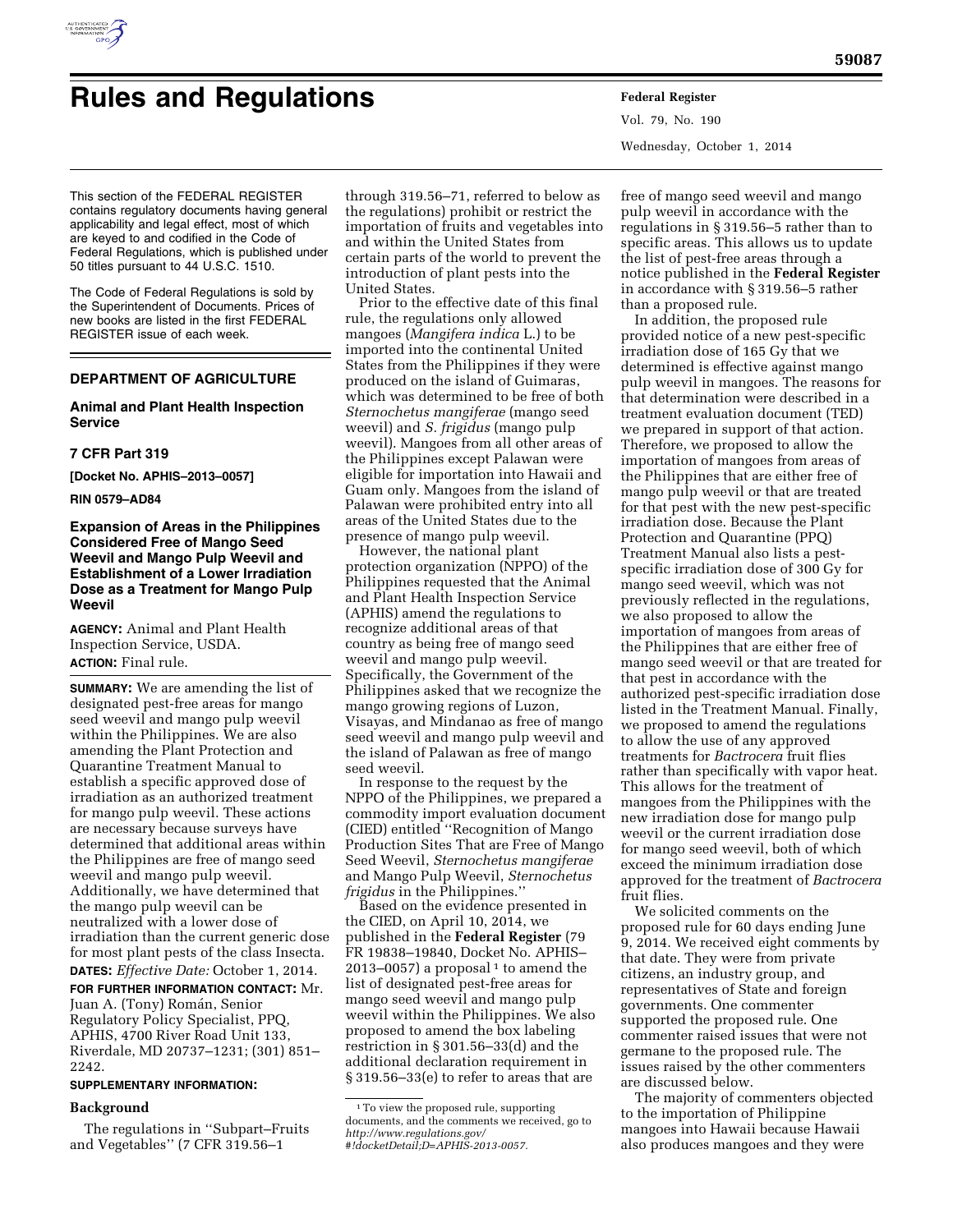concerned that the importation of mangoes from the Philippines could cause economic harm to domestic growers or because of concerns that pests within the Philippines could be introduced into Hawaii on Philippine mangoes.

Prohibiting the importation of mangoes from the Philippines into Hawaii is limited by APHIS' statutory authority under the Plant Protection Act (PPA, 7 U.S.C. 7701 *et seq.*). Under the PPA, APHIS may prohibit the importation of a fruit or vegetable into the United States only if we determine that the prohibition is necessary in order to prevent the introduction or dissemination of a plant pest or noxious weed within the United States. APHIS does not have the authority to restrict imports solely on the grounds of potential economic effects on domestic entities that could result from increased imports. Moreover, Philippine mangoes are already eligible to be imported into Hawaii. Current imports from the Philippines comprise a negligible share of total fresh mango imports and the additional quantity of fresh mango that may be imported from the Philippines because of this rule is unlikely to make an appreciable difference in the total quantity imported. Therefore, it is unlikely that this final rule will have a significant impact on U.S. mango growers.

Additionally, we do not agree with the commenters' concerns regarding a pest risk to Hawaii from the mangoes from the Philippines. Except for the Island of Palawan, where mango pulp weevil is present, all mango growing areas within the Philippines have been confirmed free of mango seed weevil and mango pulp weevil. Therefore, except for Palawan, the only pests of concern that could reasonably be expected to follow the pathway of mangoes from the Philippines are fruit flies of the genus *Bactrocera.* However, these pests are already required to be treated with vapor heat treatment in accordance with 7 CFR part 305. Since the authorization of Philippine mango imports into Hawaii, no pests of concern have been intercepted in commercial shipments of Philippine mangoes to the United States. This final rule authorizes the importation of mangoes from the Island of Palawan if treated with irradiation at a dose of 165 Gy. As stated in the TED, this treatment has been proven effective against mango pulp weevil.

Two commenters objected to Palawan's status as free of mango seed weevil as the island was not included in a 3-year survey to determine the

presence of mango seed weevil in growing areas within the Philippines.

Palawan's freedom from mango seed weevil was determined based on historical records provided by the Philippine Bureau of Plant Industry. In the event that mango seed weevil is found in any shipment originating from Palawan, the export program will be suspended unless all shipments are treated with irradiation in accordance with 7 CFR part 305.

Two commenters suggested that all pests of mangoes be treated with irradiation at 165 Gy and stated that shipments of mangoes from the Philippines be prohibited entry into the United States until it can be proven that treatment within the United States would not result in accidental pest introductions.

International Plant Protection Convention standards require that phytosanitary measures represent the least restrictive measures available and result in the minimum impediment to the international movement of people, commodities, and conveyances. Currently, mangoes from areas in the Philippines that are free of mango seed and mango pulp weevils are eligible for importation into the United States if treated for fruit flies with vapor heat or with irradiation at a minimum absorbed dose of 150 Gy. Treatment of mangoes from the Philippines with irradiation at 165 Gy or higher may be required only if the mangoes originate from the island of Palawan where mango pulp weevil is present or are found infested with pests that would justify a higher dose of irradiation. Higher irradiation doses cost more to administer and may affect the marketability of the product. Section 305.9 of the regulations outline safeguards required to prevent the accidental introduction of pests prior to treatment with irradiation at the port of entry within the United States. Such safeguards include, but are not limited to, not removing the packaging on untreated shipments prior to treatment and moving regulated articles in refrigerated or air-conditioned conveyances to minimize pest mobility. In the event that treatment is unable to be properly applied, the facility is also required to have a contingency plan in place for safely destroying or disposing of untreated articles. We believe these safeguards are adequate to prevent the accidental introduction of plant pests into the United States.

Therefore, for the reasons given in the proposed rule, we are adopting the proposed rule as a final rule, without change.

#### **Effective Date**

This is a substantive rule that relieves restrictions and, pursuant to the provisions of 5 U.S.C. 553, may be made effective less than 30 days after publication in the **Federal Register**. Immediate implementation of this rule is necessary to provide relief to those persons who are adversely affected by restrictions we no longer find warranted. Making this rule effective immediately will allow interested producers and others in the marketing chain to benefit from the availability of mangoes from an additional source. Therefore, the Administrator of the Animal and Plant Health Inspection Service has determined that this rule should be effective upon publication in the **Federal Register**.

## **Executive Order 12866 and Regulatory Flexibility Act**

This final rule has been determined to be not significant for the purposes of Executive Order 12866 and, therefore, has not been reviewed by the Office of Management and Budget.

This final rule is in response to a request from the Philippines to recognize additional areas (regions in Luzon, Visayas, and Mindanao) as free of mango seed weevil and mango pulp weevil, and the island of Palawan as free of mango seed weevil. Currently, fresh mango from the Philippines is enterable into the United States from the island of Guimaras, considered free of these weevils, subject to treatment to mitigate the risk associated with fruit flies of the genus *Bactrocera.* 

In addition, APHIS is amending the PPQ Treatment Manual by adding irradiation at 165 Gy as an option to mitigate the risk associated with mango pulp weevil. This dosage also mitigates the risk associated with fruit flies of the genus Bactrocera.

In 2010 and 2011, fresh mango exports to the United States from the Philippines averaged about 42,000 pounds per year. U.S. mango imports from all sources averaged more than 3.3 billion pounds per year between 2009 and 2012, with most coming from Mexico, Peru, Ecuador, Brazil, and Guatemala. Thus, imports from the Philippines comprise a negligible share of total fresh mango imports, less than 0.002 percent. Given the Philippines' current very small share and the proximity of major Latin American sources, the additional quantity of fresh mango that may potentially be imported from the Philippines because of this rule is unlikely to make an appreciable difference in the total quantity imported.